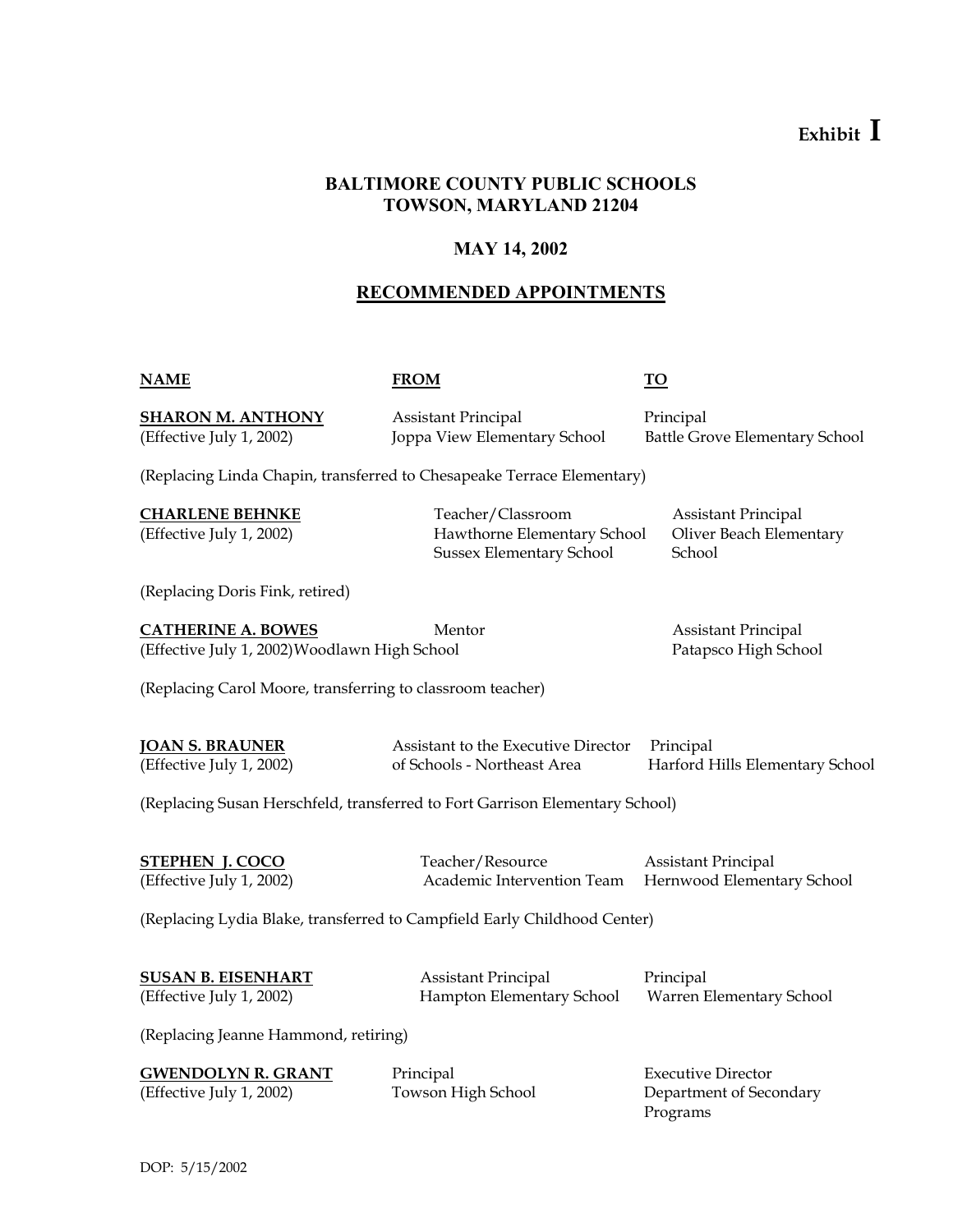(Replacing Queen E. Collins, retiring)

| <b>LAURA HOHMAN</b>      | Teacher/Data Processing       | Assistant Principal    |
|--------------------------|-------------------------------|------------------------|
| (Effective July 1, 2002) | Eastern Technical High School | Eastern Technical High |

**School** 

(Replacing Willard Heilman, retired)

| DOROTHY M. JUSTICE       | Assistant Principal       | Principal                   |
|--------------------------|---------------------------|-----------------------------|
| (Effective July 1, 2002) | Dundalk Elementary School | Berkshire Elementary School |

(Replacing Victoria Layman, transferred to Assistant Principal, Joppa View Elementary School)

| <b>BONNIE K. LAMBERT</b> | Teacher/English     | Assistant Principal    |
|--------------------------|---------------------|------------------------|
| (Effective July 1, 2002) | Dulaney High School | Loch Raven High School |

(Replacing Dennis Sirman, transferring to Physical Education teacher, Catonsville High School)

**SYLVIA D. LEMONS** Teacher/Resource **Teacher/Resource** Assistant Principal Programs/Language Arts

(Effective July 1, 2002) Department of Elementary Hampton Elementary School

(Replacing Susan B. Eisenhart, recommended for appointment to Principal, Warren Elementary School)

**JANE E. LICHTER** Supervisor, Language Arts Coordinator, Early Childhood (Effective July 1, 2002) Department of Elementary Programs Department of Elementary Programs

(Replacing Clayton Myers, transferred to Assistant Principal, Winand Elementary School)

| <b>KIMBERLY A. MCMENAMIN</b> | Teacher/Reading              | Assistant Principal (.5)     |
|------------------------------|------------------------------|------------------------------|
| (Effective July 1, 2002)     | Sparrows Point Middle School | Teacher/Reading (.5)         |
|                              |                              | Sparrows Point Middle School |

(Replacing Joelle A. Skorczewski, transferred to Assistant Principal, 1.0, Sparrows Point Middle School)

| <b>SAMUEL MUSTIPHER</b>  | Teacher/Special Education | <b>Assistant Principal</b> |
|--------------------------|---------------------------|----------------------------|
| (Effective July 1, 2002) | Randallstown High School  | Randallstown High School   |

B.S. 1993, West Virginia University; M.S. 1995, West Virginia University; M+30 1997

(Replacing Jonathan T. Brice, on Sabbatical leave)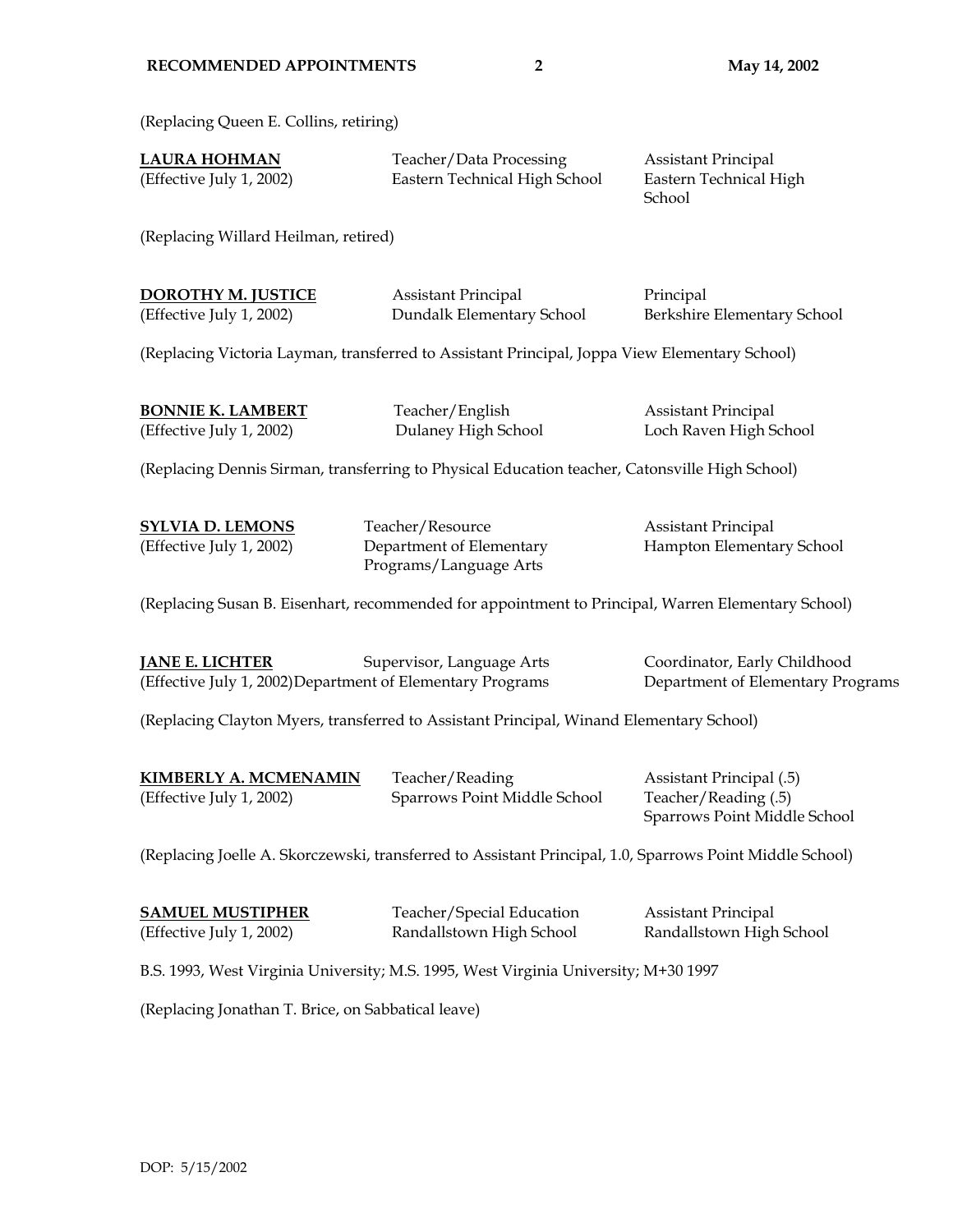**LISA M. SAMPSON** Mentor Mentor Assistant Principal (Effective July 1, 2002) Woodlawn Middle School Dundalk Middle School

(Replacing Cheryl Thim, recommended for appointment to Principal, Bear Creek Elementary School)

**JOYCE L. SCHULTZ** Teacher/Classroom Assistant Principal (Effective July 1, 2002) Sandalwood Elementary School Deep Creek Elementary School

(Replacing Pamela Hardy-Cyran, transferred to Mars Estates Elementary School)

**CHERYL B. THIM** Assistant Principal Principal

(Effective July 1, 2002) Dundalk Middle School Bear Creek Elementary

(Replacing Catherine M. North, requesting Unusual or Imperative Leave)

**KATHLEEN R. WATKINS** Teacher/Resource **The Assistant Principal** (Effective July 1, 2002) Academic Intervention Team Woodlawn High School

(Replacing Christopher Parker, resigned)

(Effective July 1, 2002) Fort Garrison Elementary School Central Area

**KIM X. WHITEHEAD** Principal Principal Executive Director of Schools, -

(Replacing JoAnne Koehler, retired)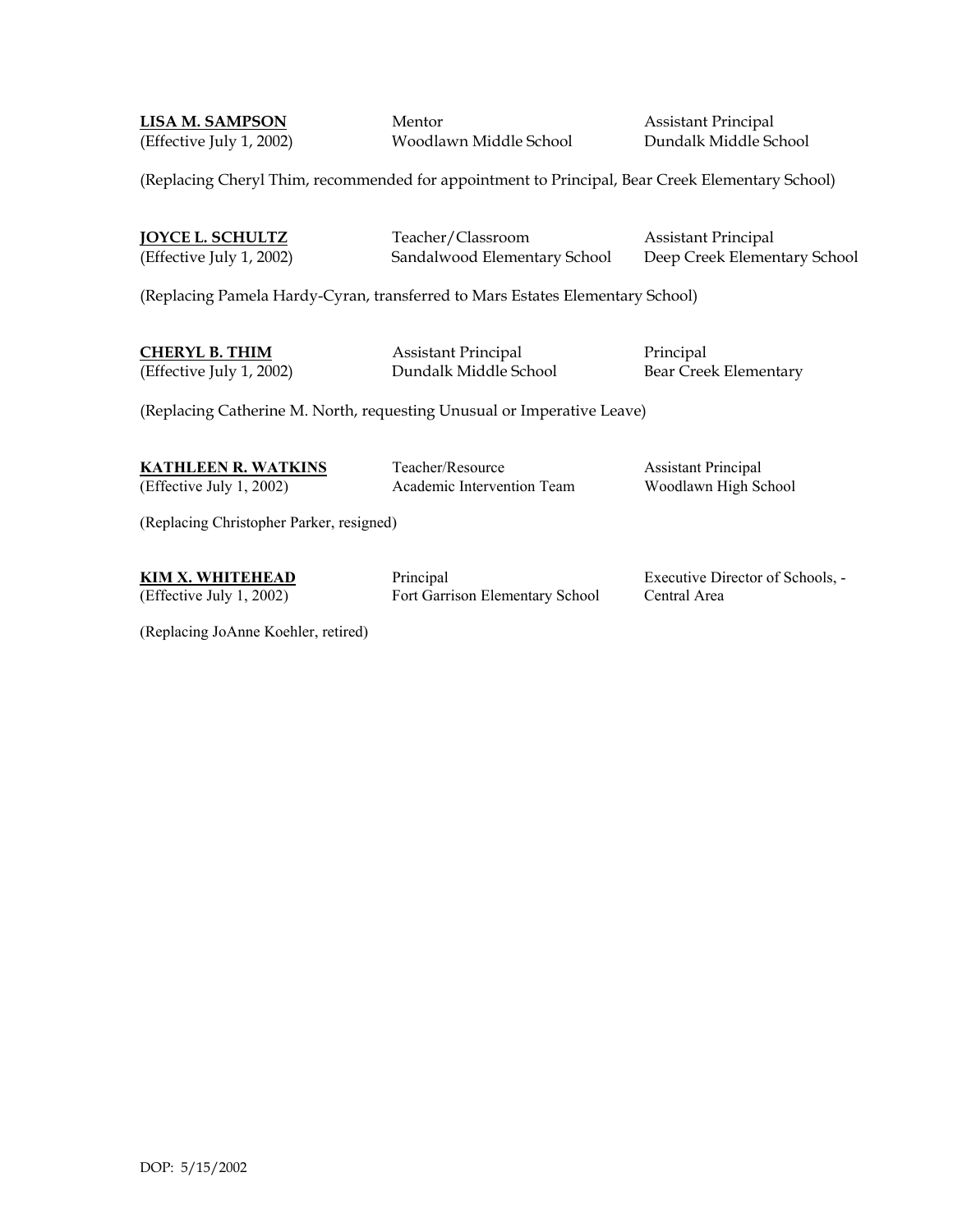# **BALTIMORE COUNTY PUBLIC SCHOOLS TOWSON, MARYLAND 21204**

### **May 14, 2002**

### **RECOMMENDED TRANSFERS**

#### **NAME FROM TO**

**LYDIA BLAKE** Assistant Principal Assistant Principal

(Effective July 1, 2002) Hernwood Elementary Campfield Early Childhood **Center** Content of the Content of the Content of the Content of the Content of the Content of the Content of the Content of the Content of the Content of the Content of the Content of the Content of the Content of the Con

(Replacing Shirley Cotton, retiring)

2.0 years In Current Position

**LINDA CHAPIN** Principal Principal Principal School School School School School School School School School School School School School School School School

(Effective July 1, 2002) Battle Grove Elementary Chesapeake Terrace Elementary

(Replacing George Sisson, retired)

5.0 Years in Current Position

| <b>PAMELA HARDY-CYRAN</b> | Assistant Principal          | Assistant Principal            |
|---------------------------|------------------------------|--------------------------------|
| (Effective July 1, 2002)  | Deep Creek Elementary School | Mars Estates Elementary School |

(Replacing Betty Ann Pettiford, transferred to Westchester Elementary)

2.0 years in Current Position

| <b>SUSAN HERSHFELD</b>   | Principal                       | Principal                       |
|--------------------------|---------------------------------|---------------------------------|
| (Effective July 1, 2002) | Harford Hills Elementary School | Fort Garrison Elementary School |

(Replacing Kim X. Whitehead**,** recommended for appointment to Executive Director of Schools, Central Area)

3.5 Years in Current Position

| <b>JOHNNIE JACKSON</b>   | Personnel Officer II          | Personnel Officer II      |
|--------------------------|-------------------------------|---------------------------|
| (Effective July 1, 2002) | EEO/New Teacher Support       | Dept. of Human Resources  |
|                          | Department of Human Resources | <b>Temporary Services</b> |

(New Position)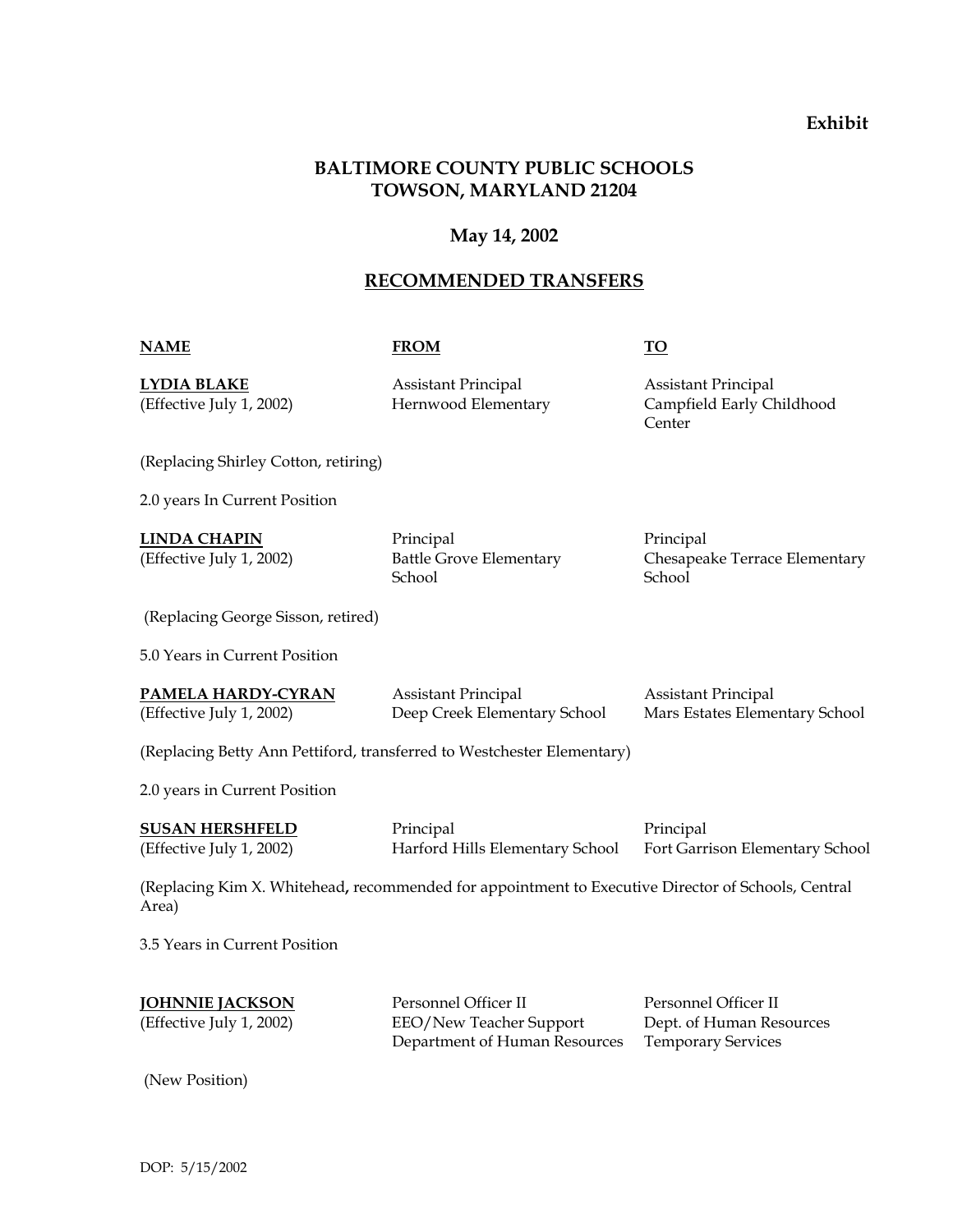3.0 years in Current Position

| <u><b>JACQUELINE LAMP</b></u><br>(Effective July 1, 2002)                 | <b>Assistant to Executive Director</b><br>of Schools, Southeast                              | <b>Assistant Principal</b><br>Dulaney High                            |
|---------------------------------------------------------------------------|----------------------------------------------------------------------------------------------|-----------------------------------------------------------------------|
| (Replacing Melinda Garvin, retiring)                                      |                                                                                              |                                                                       |
| 1.0 Years In Current Position                                             |                                                                                              |                                                                       |
| <u>VICTORIA LAYMAN</u><br>(Effective July 1, 2002)                        | Principal<br>Berkshire Elementary School                                                     | <b>Assistant Principal</b><br>Joppa View Elementary School            |
| 2.0 years in Current Position                                             |                                                                                              |                                                                       |
| School)                                                                   | (Replacing Sharon Anthony, recommended for appointment to Principal, Battle Grove Elementary |                                                                       |
| <u>DAVID LLOYD</u><br>(Effective July 1, 2002)                            | Principal<br>Middle River Middle School                                                      | Principal<br>Chesapeake High School                                   |
| (Replacing Michael G. Linkins, retiring)<br>5.0 Years in Current Position |                                                                                              |                                                                       |
| <b>CLAYTON MYERS</b><br>(Effective July 1, 2002)                          | Coordinator, Early Childhood<br>Department of<br><b>Elementary Programs</b>                  | <b>Assistant Principal</b><br>Winand Elementary School                |
| (Replacing Clarice Taylor, transferred to Judy Center)                    |                                                                                              |                                                                       |
| 5.0 Years In Current Position                                             |                                                                                              |                                                                       |
| <b>BETTY ANN PETTIFORD</b><br>(Effective July 1, 2002)                    | <b>Assistant Principal</b><br>Mars Estates Elementary School                                 | <b>Assistant Principal</b><br>Westchester<br><b>Elementary School</b> |
| (Replacing Janet Roesner, transferred to Dundalk Elementary)              |                                                                                              |                                                                       |
| 3.0 Years in Current Position                                             |                                                                                              |                                                                       |
| <u>JANET ROESNER</u><br>(Effective July 1, 2002                           | <b>Assistant Principal</b><br>Westchester Elementary School                                  | <b>Assistant Principal</b><br>Dundalk Elementary School               |
|                                                                           | (Replacing Dorothy Justice, recommended for appointment to Principal, Berkshire Elementary)  |                                                                       |
| 1.0 Years in Current Position                                             |                                                                                              |                                                                       |
| <u>ROBERT A. SANTACROCE</u><br>(Effective July 1, 2002)                   | Principal<br>Meadowood Education<br>Center                                                   | Principal<br>Sparrows Point High School                               |